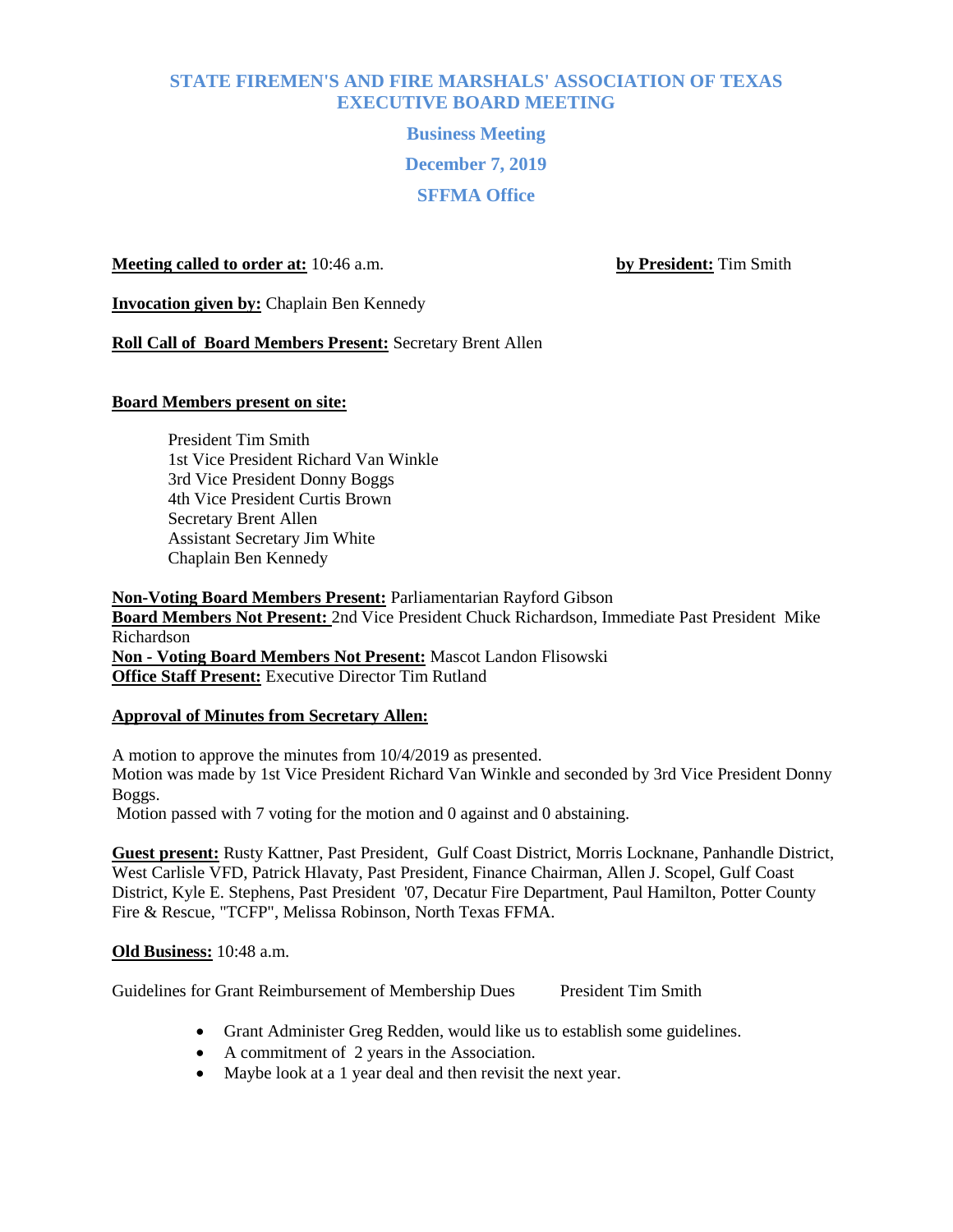- Executive Director Tim Rutland, suggested to go year to year.
- If a department has \$1000.00 in dues, SFFMA maybe cover 50% of the dues for that year
- First Come, first served
- Letter from Fire Chief, know the kind of revenues they get, justify the need.
- E.D. Tim Rutland will make that decision.
- Maybe see if the y would participate in the Certification Program

Motion was made to have the chief be required to send a letter to the Executive Director, justifying the need, based upon his decision, we will meet their need paying up to 100% was made by 1st Vice President Richard Van Winkle and seconded by Asst. Secretary Jim White Motion passed with 7 voting for the motion and 0 against and 0 abstaining.

Retention of Conference Materials Executive Director Tim Rutland

• Discussion was presented and at this time no action was taken.

# **New Business:** 11:03 a.m.

HVAC Maintenance Contract Executive Director Tim Rutland

- Not necessarily looking for action on this
- Make you aware the HVAC system problems have come up
- Ask a company called Kilgore, who has the guy that knows this system, Used to work on it, he left company and came back
- I ask Kilgore to provide me with some options for maintenance agreements
- I have two that I'm going to look at.
- One is a full service maintenance agreement, it essentially covers everything, except what they call non maintainable, parts and equipment, like coils, which are our problem, it is \$15,000.00 year
- The other contract is a what they call basic maintenance contract \$5,900.00 a year

Motion was made to table till the January meeting and bring us a recommendation was made by 1st Vice President Richard Van Winkle and seconded by 4th Vice President Curtis Brown. Motion passed with 7 voting for the motion and 0 against and 0 abstaining.

Firefighter I/II Haz-Mat Carve Out 3rd Vice President Donny Boggs

- Vice President Boggs got involve with a chain mail tract, about breaking out Haz-Mat test on the firefighter test, believe it was of July of last year
- Cristina Foley, asked if we were going utilize the test the SFFMA makes or utilize the test that TEEX manages.
- I contacted Director Rutland and spoke with Kevin, and yes, used the test that TEEX is managing.
- Cristina was not aware of this, she said she needs a decision, because takes time to break the test out.
- TEEX stated there is a cost involved with that.
- Certification Board asked to do this, so the SFFMA would have to pay for this.
- There are going to be over 35 test versions made. Will take about a 3 week period and have it ready to go by the first of the year. Broke out as stand alone tests.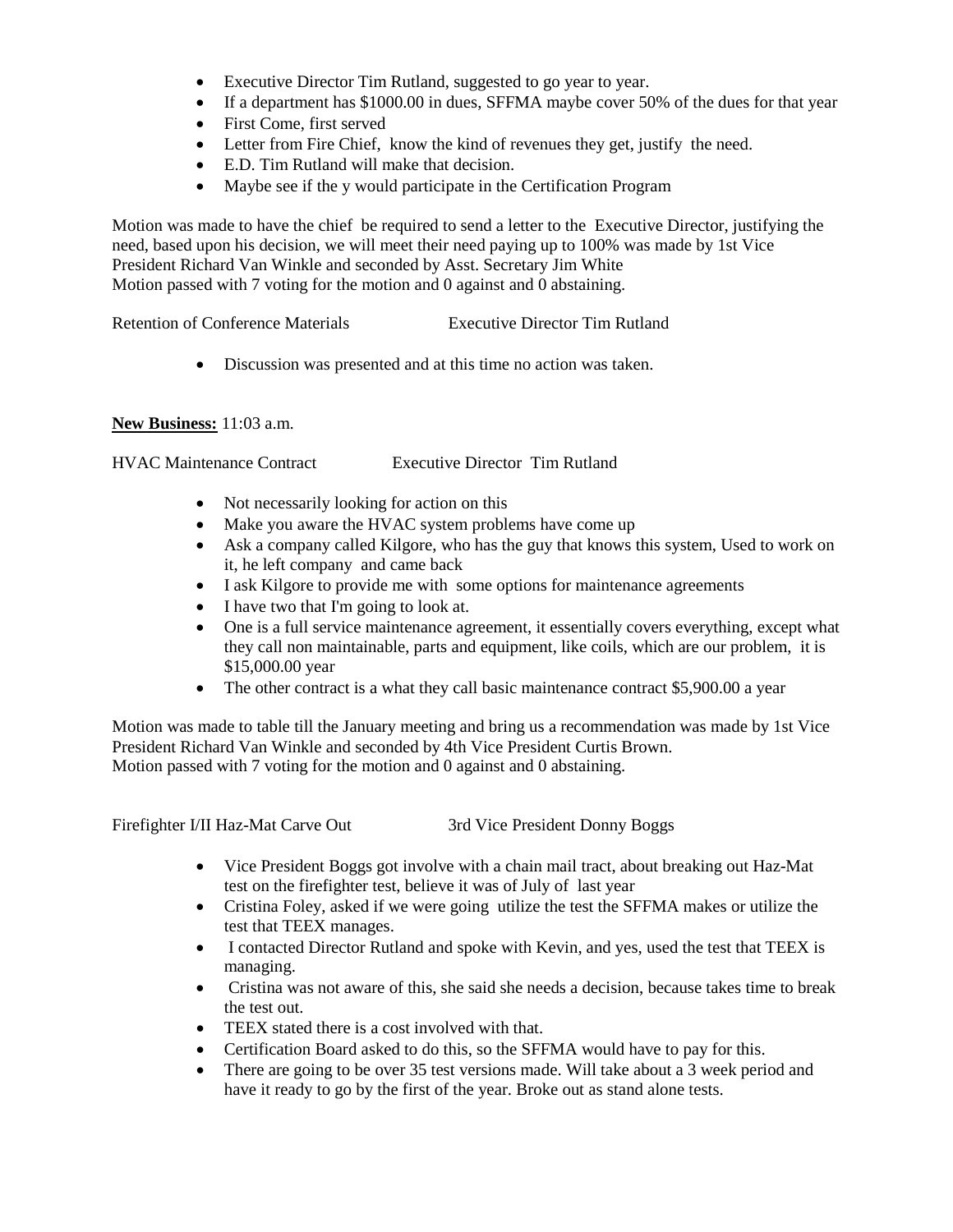- Cost to the association \$1213.17
- There would now be 4 exams.

Motion was made that SFFMA pay for the break out of the Haz-Mat test at a cost of \$1,213.17 was made by 3rd Vice President Donny Boggs and seconded by 1st Vice President Richard Van Winkle. Motion passed with 7 voting for the motion and 0 against and 0 abstaining.

Certification Board Appointment President Tim Smith

• Appointment to the Certification Board, Daniel Gonzales from Permian Basin.

Motion was made to approve the appointment of Daniel Gonzales to the certification board member as presented was made by 1st Vice President Richard Van Winkle and seconded by 4th Vice President Curtis Brown.

Motion passed with 7 voting for the motion and 0 against and 0 abstaining.

Training Officer Development Program President Tim Smith

• No Action Taken

Fire Chief Development CE Track for 144th Conference President Tim Smith

• No Action Taken, other than an update of what's going on.

Chemical Safety Board Recommendation President Tim Smith

- TEEX has the training and the TCFP coordinates with TEEX
- CSB stated never the less, final report will be unsatisfactory as per the Chemical Safety Board.

Motion was made TEEX has a valuable program in place that it's being offer statewide at no cost.. Made by 1st Vice President Richard Van Winkle by seconded by Asst. Secretary Jim White Motion passed with 7 voting for the motion and 0 against and 0 abstaining.

Congressional Fire Service Caucus President Tim Smith

- Executive Director, President or 1st Vice President May go to Washington
- Be better off using our money on something else, maybe our people in Austin.
- Most of the time did not get to meet the Representatives, just got to see Aids.
- They had Classes to take, at one time.
- Speak with J. Pete Laney if interested in going.

Motion was made that table till the meeting in January.

Made by Asst. Secretary Jim White and seconded by 1st Vice President Richard Van Winkle. Motion passed with 7 voting for the motion and 0 against and 0 abstaining.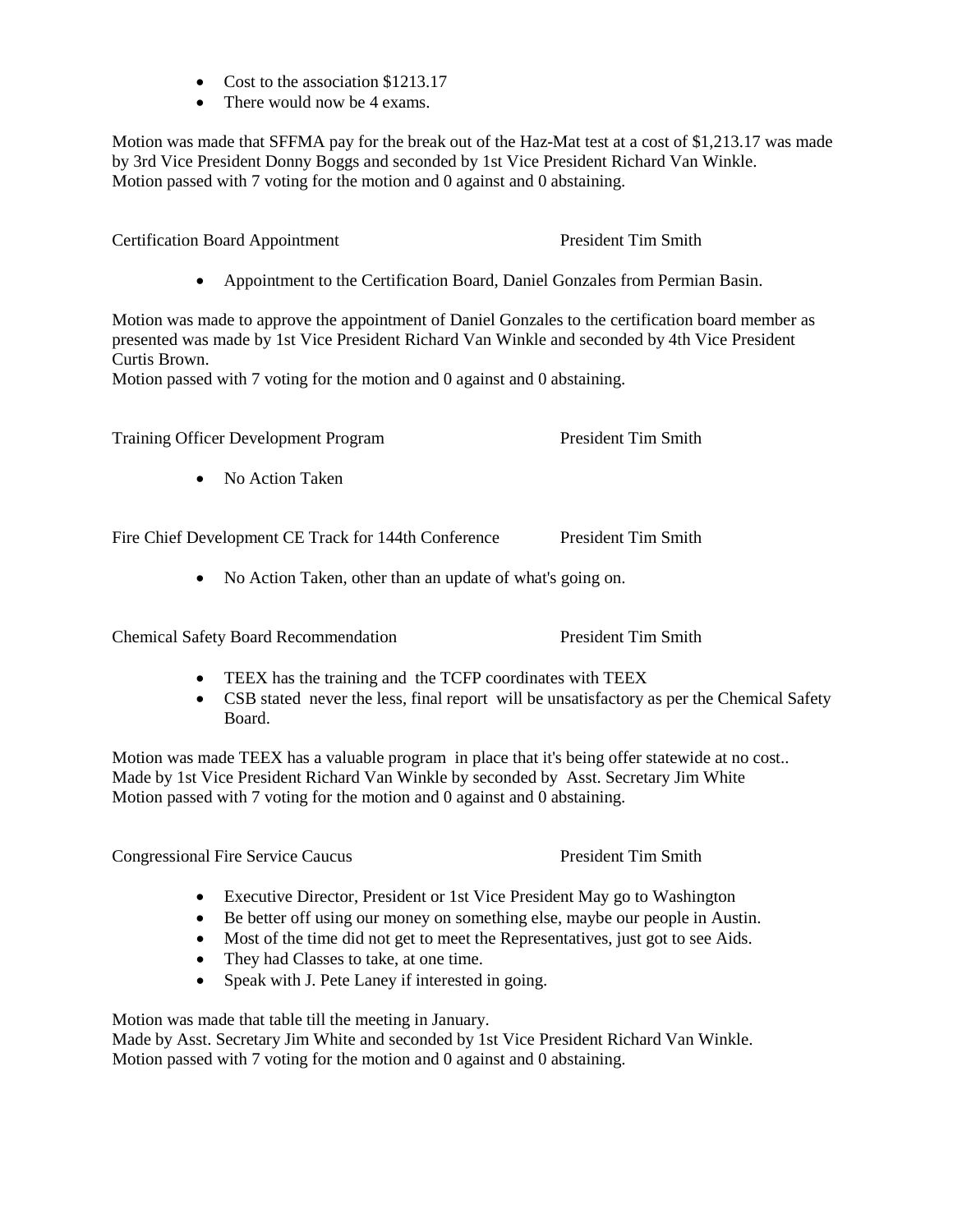Presidential Reception Allotment President Tim Smith

- President's Reception
- Hospitality Night
- Some it was allowed to be used to purchase gifts for the board when we first put it in.

Motion was made that the \$5,000.00 allotment will be used at the President discretion for the convention. Made by Asst. Secretary Jim White and seconded by 4thVice President Curtis Smith. Motion passed with 7 voting for the motion and 0 against and 0 abstaining.

TIESB Certification , Testing and Support Update Executive Director Tim Rutland

- I had the opportunity to spend some time with a Minnesota Certification Board, which is certifying entity of that state.
- They are utilizing an Online Testing System by a Company called Questions Mark
- PTS has actually partner with the Question Mark people to deliver exams.
- Based on the time I got spent with her and some staff was in on the phone call I'm confident this would be good direction for the association to go in terms of testing.
- We asked a lot of questions, how do you do this, do you have problems with this.
- These tests are all online, all Cloud-Based information, all test are based on PTS test banks
- Very Flexible.
- Start the Industrial Testing.
- Buy 15 tablets for testing. TCFP has like 40 testing centers, Fees are applicable 15 to 30 dollar fee.

Motion was made to table till the January meeting

Made by Chaplain Ben Kennedy and seconded by Secretary Brent Allen. Motion passed with 7 voting for the motion and 0 against and 0 abstaining.

Approval of 2019-2020 Budget President Tim Smith

Motion was made to approve the 2019-2020 Budget.

made by 4th Vice President Curtis Brown and seconded by 3rd Vice President Donny Boggs.. Motion passed with 7 voting for the motion and 0 against and 0 abstaining.

By-Law Amendment **President Tim Smith** 

- 4 City Rotation Proposal
- By-laws Amendments Proposal

Motion was to made to Support the By-Laws rewrite proposal push forward as the executive board. Made by 3rd Vice President Donny Boggs and seconded by 4th Vice Curtis Brown. Motion passed with 5 voting for the motion and 1 against and 1 abstaining.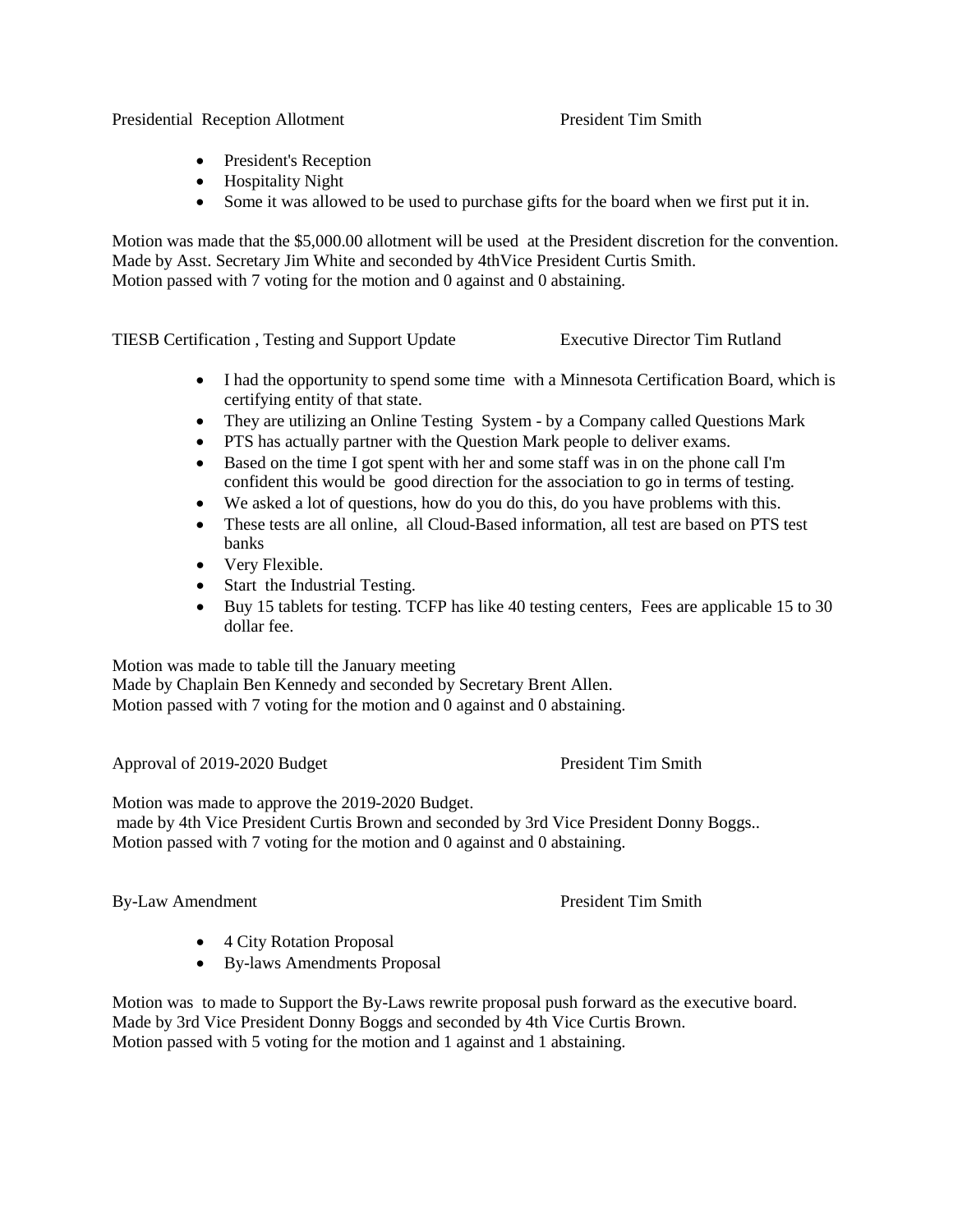## **Audience Comments:**

Rusty Kattner - I glad you started putting in this reserve fund. For the betterment of the association. we learned a lesson a few years ago. About what happens when you have a down turn in membership. you don't have enough money and you have raise the dues to make up the difference. I having that reserve fund will at least buy you some time. I congratulate the board on biting that bullet.

Morris Locknane - Well y'all confirm one thing for me, today. y'all are all firefighters, two things they hate, things being the same and things changing. All I can say is keep an open mind, talk among yourselves, talk to each other. Work though it. I don't think anybody in this organization should be looking at me or we it should be us.

Alan Scopel - I just what applaud the board for taking a step forward for the taking. Thank for my reappointment to the finance committee. I had the privilege of knowing some of the old, old Presidents of this organization, my dad was real old. I grew up with several of those guys, and they had the same issues this organization was put together for congressional purposes. There was no collusion there nothing to put firefighters together. We've got that now going on, but that's why we got together, And yes, they had big conventions, that the biggest thing they had to go to. Today you got all kinds of things, and today we living in a different society. and every organization has the same problem. Churches have the same problem. Thank you for letting me speak today.

Kyle Stephens - I've always very been proud of this organization, it's meant a lot to me. I'm proud of each and every board that served. One thing I reminded people of, I still today, when they talk about running is to remember you are running to be on this board to represent the firefighters of the State of Texas, not yourself, not a self agenda, but to represent the firefighters of Texas. And that's what we need to keep in mind when you'er in here making decisions, is that. to hold that is what is happened. Every now and then we get sidetracked, we need to gather up and back on track guys. I am proud of each and every one of y'all. Y'all are doing good work. I thank you for it. Pray for Mike Richardson for his knee surgery .

Paul Hamilton - You didn't skip me, you saved the best for last. I like it, I like it, we've got to do something, we've been talking for a long time, we are just going to bite the bullet and make it happen. Whatever the Past Presidents need to do, just give us a call. As far as TCFP a couple things that were done, kind of surprise me, there was a deal we vote on they were going to change the certification with the money that available and what the state required them to do 3million and back to1.5 million reimburse back to the general fund. It was vote on to change their 85.00 fee back to 55.00. and it was voted down. They vote to keep it at \$85.00, SFFMA yea, we are at \$25.00 so that was good. Another thing that was brought up though sunset was for us to post, it always been out here, and anybody can say what they want to, that there are fees and fines that can be leveed on a department that got anything to do with TCFP that don't fulfill their part as being written up like that. That also came the commission to post those and make that come into play and that entire thing was repealed. So that is not on the table any more. they are still in there I don't know what the whole situation was 4 different Chiefs come and said they just couldn't swallow it. Kind like some of the stuff said here. well you are going to, somebody's going to one way or the other. It's always been there we didn't take it away. We didn't post it. I don't understand on the deal on that, but there will be more to come on that. Next meeting is a workshop on January 22nd and the commission meeting on January 23rd the way I understand there was 13 or 14 resumes to be consider for the executive director, and that has been broken down into 4 finalist. we plan to interview on the 22nd. and to make an offer on the 23rd. Great Meeting, Great Budget workshop. Thank You, Sir.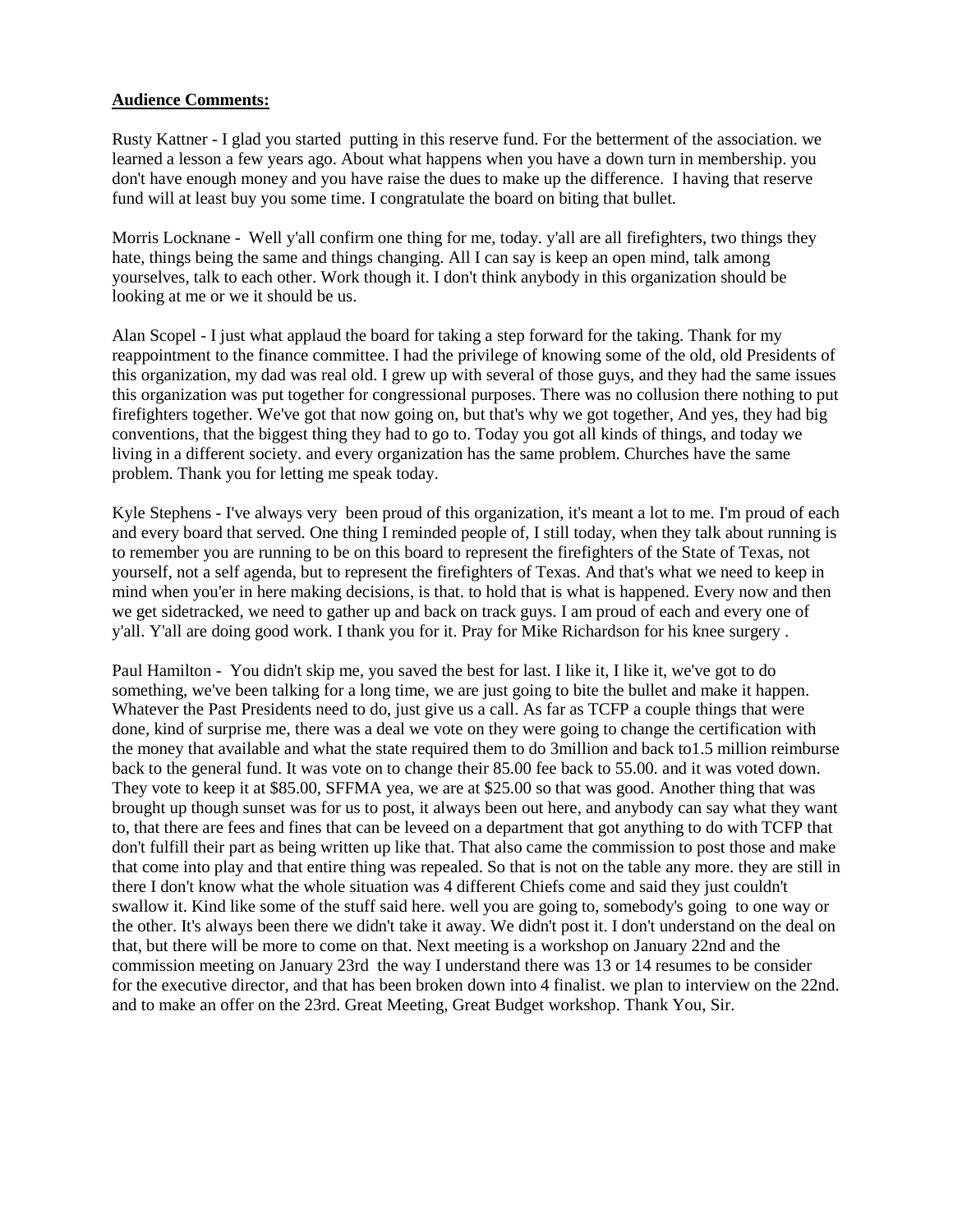## **Board Comments:**

## **1st Vice President Richard Van Winkle** - Nothing

**3rd Vice President Donny Boggs** - You know the only thing I really want, when I got involved with this at the urging of others. I had been going to certain conference, talk to certain people even prior and when I see that our membership was starting to lag and losing members at the conference I understand we are a association with a conference, I didn't what to see the conference leave, first one I ever went to was 1976, never forget it. But everything I think about that goes through my mind, and I talked to Tim a bit I talked to past presidents, I talked to Curtis, I've talked to Harvey, I've talked to Ben. Everything that I try to bring out, is not for Donny, and it's not for the e-board, what I try to bring out is what's best for the membership out there, the members that's who the association is. And if we lose them, now what? So, these are drastic amendments we're looking at, people ask me, are we all going to like them, NO you tell one thing that everyone likes, doesn't happen. But is it needed, absolutely. are these the right ones I can't tell you that, but that's what the voices have told us. I'm going to fight for it. I going dang sure get out there and get everybody's approval on it. Won't happen, everybody won't be happy with it. But I can tell you this with the conversation I've had though out the districts, I make lot of these district meetings, both fall and spring. People said, you know what it's time, I like it! So the challenge is, and I echo what Kyle said it not just the e-board going to have to do it, its past presidents are going to have to get into it. District boards are going to have to get in to it, to make it better for the whole membership. That why I'm on this board to fight and work for the members, I'm just happy to be a part of it, Thank you.

**4th Vice President Curtis Brown** - I believe we are making a step in the right way right now we're trying to run 100 year old organization on 100 year old rules. Times have change, we have talk about the electronic stuff, and people with busier lives and thing like that. There is a lot things that come in to conference. On my campaign run one of my agenda items was the length of the conference, It's to long and that what I heard on the road. The whole time campaign on my 16,000 mile journey across the state was the conference was for like retired people, or you're caught deciding if going A&M fire school for training that you need or going to conference. the two that you had to chose from, or no family time, cause that's your two weeks of vacation, taken up with your employer for a volunteer. so I think we'er are headed in the right way but we are going to have to get their support. Going to take all us working together. I serve on this steering committee whit a bunch of intelligent people. Did I agree with every little piece of it, NO. But we've gone as a group, we went with best. That's something we are going have to do as a group also. We may not agree with every piece of it, you don't what it to get shot down over one thing that it's not that big of a deal, and that were I kind stand on it. Thank you.

## Parliamentarian Rayford Gibson - Nothing

Chaplain Ben Kennedy - Yeah, I have, as Kyle said I got on this board for one reason, that why I accepted the appointment to begin with, and that was to serve the firefighters of this great state and make decisions for them. I'm sorry that you don't think I have an unbiased opinion, and I think I've got my ideas of what we need and apparently the entire board does. If ya'll wish for me to leave all you got to do is say, get out, Ben. But I cannot tell you the number of places I have gone serving this group, representing this group, And I know we all have, but I've been to a bunch of them you don't have a clue about. And I am really disappointed and fill like I can't be unbiased to serve the firefighter of the State of Texas. I'm done.

Secretary Brent Allen - It's kind of like Donny and Curtis said, Its time we do something for the future, not for us, it's not something we all going to be here for ever and ever, but what's going to the association but actually what's going to happen to the firefighters of the state of Texas, in my area they don't give crap less about the state association. We haven't been, I guess some of our guys, I'm not going say everybody, we are just out there, we don't matter. I decide to do the job, without asking, when Joe step down I just went up and did my thing, I didn't ask anybody. I just did it, I was pretty vocal about what I felt like,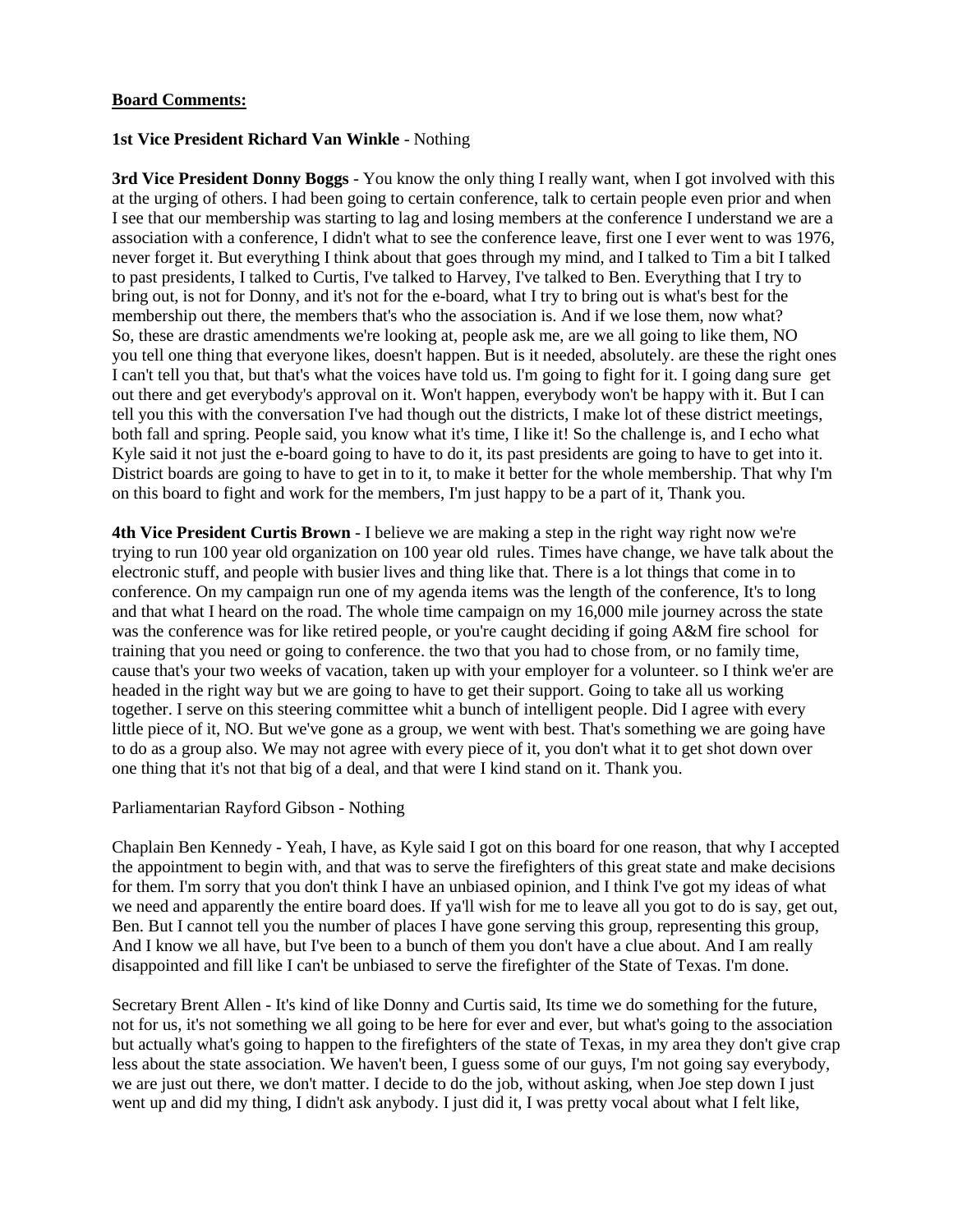especially with you and Mike when y'all came, what was I always talking about, we don't get a vote we don't get squat, we don't get nothing, we don't have that many people that can vote , like y'all have. We have a small district. in our area what funny Red River all the way down to the valley. they have a pretty good deal. In between there, We have one dept in one county. so if we what to come and vote it's not going to matter what we do anyways. we don't have that many people show up. we have some that can't leave because they are farmers, ranchers. they have to take care of stuff. So if we can get where we can vote, I feel like we've made some kind of progress for us, because we can't do anything cause we can't leave. people can't leave our jobs. they leave there cattle or their farms they got to work. That's all I talk about, we pay dues, you have a right to vote, you have a right to vote! That's just what I felt, we haven't done anything, and this the first thing that's I've seen or talked about. I understand that we don't have enough time, we never have enough time. Rusty you said it, but if we don't try what's the alternative. we have to do that we have to give it a try. we got to get out there and work together. that's hard to do sometimes, we'll get our feeling hurt, we don't think we care about each other. I care about everybody here. I want everybody lifted up. I don't want anybody left behind. but we have to have reality, that this is a changing world and its changing faster, then what we're moving. We not moving very fast. We can't, I'm sorry Ben, afford to take little bits of time. I just see it each convention is getting shorter in people every time. We're staying there long we're having a lot of fun, But it's not doing anybody any good. I just what us to work as a group and if it work's , GREAT! and if it don't we tried, we did our best, but were not going to sit here we were all task to do something about this problem. I've heard from Mike, actually from Harvie, on and still ain't got nothing done. And when got somebody who wants to do something, we're all up in arms. I sorry but life doesn't stand still. We can't live in the past. We have to live in the future, we have to get it for our young folks, we really need to work hard to need to be done. That's all I got.

## Assistant Secretary Jim White - Nothing

#### Executive Director Tim Rutland - I don't have anything.

President Tim Smith: Well, I thank y'all for coming, appreciate making your travels, Ben I'm sorry you feel that way, but as I said, It could be miss construed as Chaplain being biased. I didn't say you where biased, I come to you, I've sent people to you, I trust you, I don't want you to leave. But I want you to have an open mind about changes. Ok, that's fine. So, what Donny, Curtis and Brent had said, and Paul about the changes that people has ask us to make, we are here for those firefighters. We are not here for self serving Presidents and get wear a red shirt everyday or every time we get together at a meal or vote on want were going to do on computers or HVAC systems, that's all required stuff, we here to represent the firefighters of Texas. Not the Gulf Coast, not Ballinger, not West Carlisle, not Dalhart, all the firefighters of Texas and by refusing and closing our minds to any change at all, we have failed every single person sitting in the fire trucks today. My opinion, I got on this board, and granite I don't have some of the history y'all coming to conventions, My first convention was in Amarillo, having the games at the old fire training field. that wasn't long ago. When I was up there cant remember who the hell was President back then. I don't remember who it was, anyway, When I saw what the organization was about I was absolutely hooked. and I drug Morris to that. And when we went back, we loved it, love this organization. It truly represent every firefighter in Texas. I don't care if you get a paycheck or not, and that's who we still represent. As long as keep our eye on the ball, and forget about what makes me happy or you happy, we will succeed. We are going to carry this thing forward and properly format it. It may fail, but if it does we may have to try again, I don't call it a failure, I call just an experiment that we did. And we are going to do it again. We're going to do it again, Why, because I have faith in this group and the firefighters of Texas want this association to continue and they what our training convention, they want all that fluff gone. Folks they've told us that. I've heard that word so many times across the state, that fluff needs to go away. Mr. Rutland came and give his report, for I don't know for how many years. And really, no offence, nobody cared. he could have sent us an email and been done its the same way with TEEX, TFS, California Causality, they give us a lot of money but I'm telling you we can trim things down. We are the one that have to make that move. If we don't make that move Its going continue as statist quo and going to continue to see those numbers decline. so when your out there talking to those